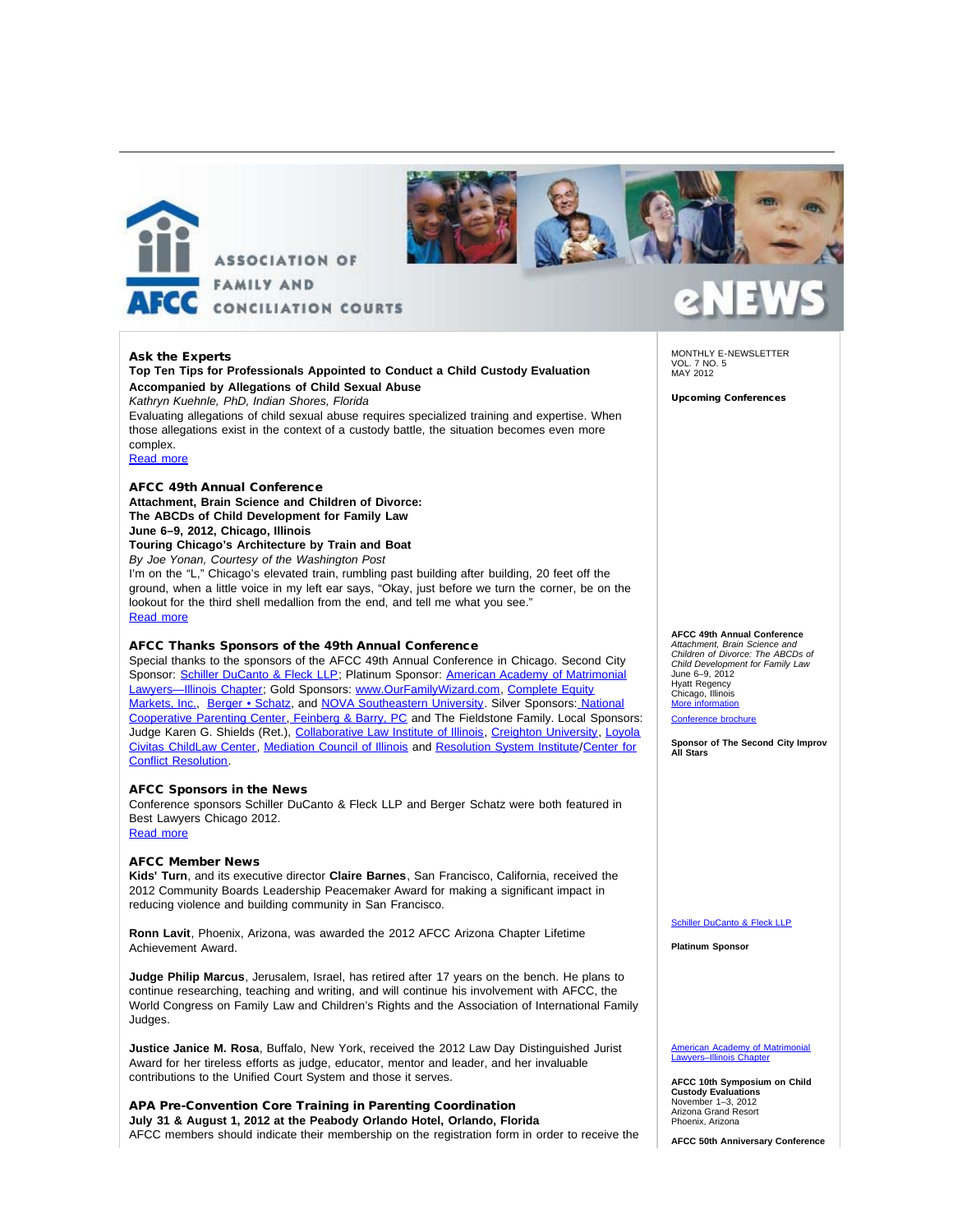discounted registration rate. [More Information](http://afcc.networkats.com/members_online/utilities/emailct.asp?ce5963106043c5fdc20f0d6a5870bcebd747c9f7)

#### Hofstra Law School and AFCC Family Law Writing Competition

Congratulations to Nick Tamburri, Seton Hall Law School, the first place winner of the 2012 Family Law Writing Competition for his article, *A Lack of Civility: How New Jersey Law Fails to Protect Women*. Honorable mention goes to Sarah Primrose, Michigan State College of Law, for her article, *The Decline of Common Law Marriage & the Forgotten Social Implications*.

#### Future AFCC Conferences

#### **Save the Dates!**

The AFCC 10th Symposium on Child Custody Evaluations will be held November 1–3, 2012, at the Arizona Grand Resort in Phoenix.

Next year, the AFCC 50th Anniversary Conference will be held May 29–June 1, 2013, at the JW Marriott Los Angeles L.A. Live.

AFCC and AAML will hold the second biennial joint conference September 26–28, 2013, at the Gaylord National Resort and Convention Center in the Washington, DC Metro Area.

The 2013 AFCC Regional Training Conference will be held in Kansas City, Missouri at the Westin Kansas City at Crown Center, November 7–9.

AFCC returns to Canada for the 51st Annual Conference, which will be held in Toronto at The Westin Harbour Castle, May 28–31, 2014.

The 52nd AFCC Annual Conference will be held May 27–30, 2015 at the Hilton New Orleans Riverside.

#### Welcome to AFCC, Carly Wieman

Carly Wieman began working as the administrative assistant at AFCC in April 2012. In her role as administrative assistant, Carly answers the phone and assists with inquiries. She also helps maintain the membership database, assembles mailings, keeps the filing in order and packs and ships publication orders. In addition to working at AFCC, Carly volunteers as a children's advocate at Domestic Abuse Intervention Services (DAIS). Carly will graduate this month, earning her BA in English Literature and Gender and Women's Studies with a Certificate in LGBT Studies from the University of Wisconsin-Madison.

#### Family Law in the News

**Taking E-Mail Vacations Can Reduce Stress, Study Says**

*By Nick Bilton, Courtesy NYTimes.com*

You probably don't need a doctor or scientist to tell you this, but your e-mail could be killing you. A new study released Thursday by the University of California, Irvine, which was co-written with United States Army researchers, found that people who do not look at e-mail on a regular basis at work are less stressed and more productive.

[Read more](http://afcc.networkats.com/members_online/utilities/emailct.asp?7757eea39e0bcbfcc0042fd21a04bbd58509bb0e)

#### **Never Married Parents get Help from Special Court**

*By Sasha Aslanian, Courtesy of NPR.org* Across the U.S., 40 percent of children are now born to unmarried parents. This demographic shift, primarily among younger, low-income parents, can pose a challenge to a child support system designed chiefly to extract money from paychecks. [Read more and listen](http://afcc.networkats.com/members_online/utilities/emailct.asp?ad198ac157ab401189a9420458050326d9dee61c)

May 29–June 1, 2013 JW Marriott Los Angeles L.A. Live Los Angeles, California

**AFCC 51st Annual Conference** May 28–May 31, 2014 The Westin Harbour Castle

Toronto, Ontario, Canada

#### AFCC Chapter Conferences

#### **Minnesota Chapter Annual**

**Conference** August 2, 2012 University of Minnesota Continuing Education and Conference Center Saint Paul, Minnesota

Join AFCC Are you a member?<br><u>[Join](http://afcc.networkats.com/members_online/utilities/emailct.asp?aab221e067c3fb5eb7cbaf1b7414d97ebe4cafcc) </u>or <u>[Renew](http://afcc.networkats.com/members_online/utilities/emailct.asp?b91eb9de0939d0abd134b2d33c4e1d77e643beb4)</u>

AFCC offers member benefits that promote excellence in practice. [View member benefits](http://afcc.networkats.com/members_online/utilities/emailct.asp?f8f631d067cfd7d9dbe47585848a2a7052f47abf)

#### Ask the Experts

Do you have a question that you would like answered by an AFCC expert? Let us know and your question could be answered in the next AFCC eNEWS. [Email your question](mailto:editor@afccnet.org)

#### About AFCC eNEWS

Readers are welcome to forward this e-newsletter to interested colleagues. All opinions expressed are those of the author and do not necessarily reflect those of AFCC.

Editor: Leslye Hunter

[editor@afccnet.org](mailto:editor@afccnet.org)

#### [Like on Facebook](http://afcc.networkats.com/members_online/utilities/emailct.asp?eff57b76ce146a73344934bd0f2c4907801a93a6)

[Follow on Twitter](http://afcc.networkats.com/members_online/utilities/emailct.asp?730be6b77a04be0abea2c0029728dfda7cf8b395)

**[Connect on LinkedIn](http://afcc.networkats.com/members_online/utilities/emailct.asp?cf83d284c5affb1dc8e4743fcb8e9f3edd49de6f)** 

[Unsubscribe](mailto:afcc@afccnet.org)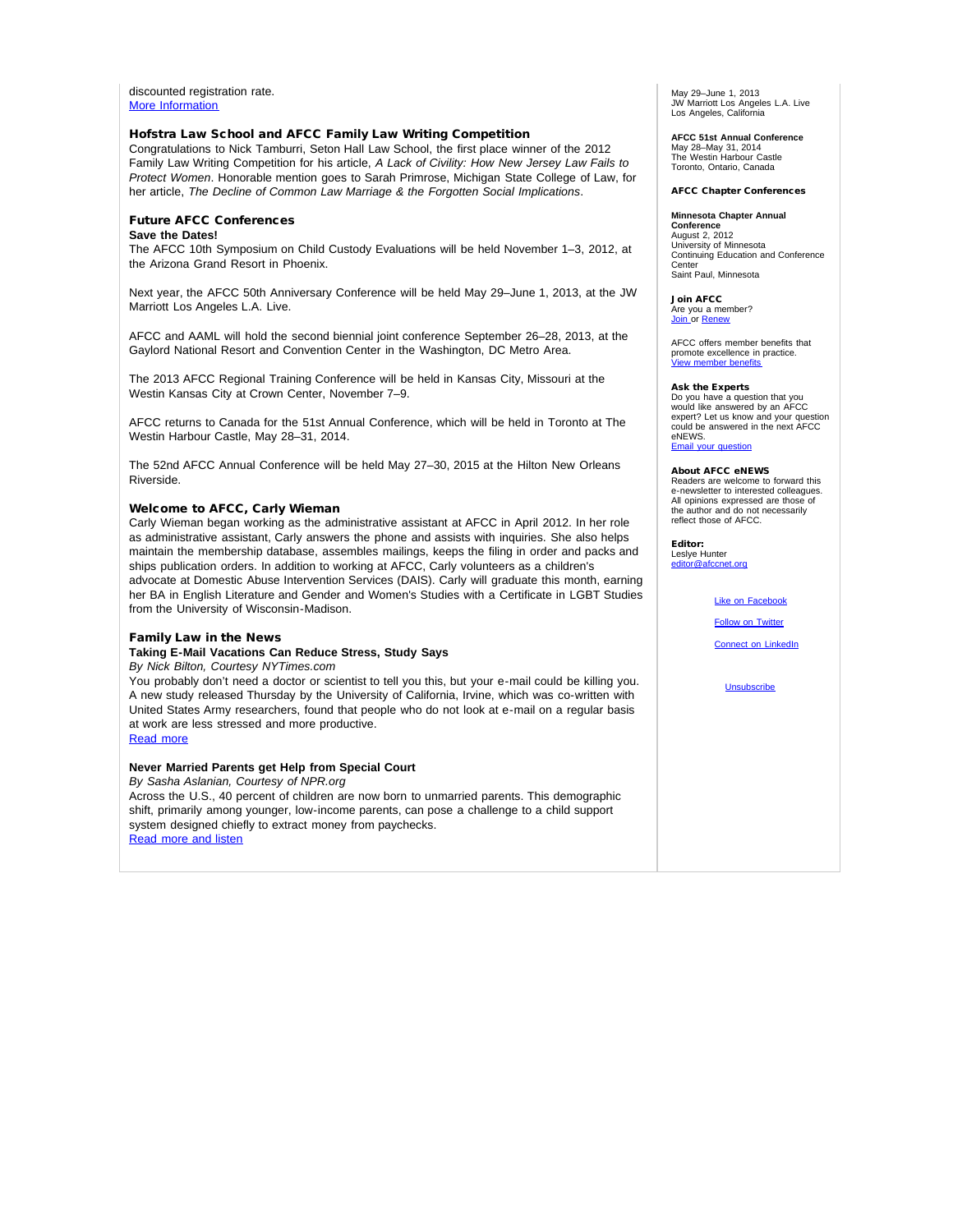## **Core Training in Parenting Coordination** July 31 & August 1, 2012

## 2 days prior to the APA Convention 9am- 4:30pm (both days)

Peabody Orlando Hotel (Plaza International Ballrooms D&E) 9801 International Drive Orlando, FL 32819

**A two-day training for psychologists and other legal and mental health professionals who work with separating and divorcing families.**

Parents who are in chronic high conflict pose particular difficulties for the courts, the professionals who are involved with them, and their children. This two-day training will examine the role and functions of the parenting coordinator and the interventions helpful to reduce conflict. Participants will have the opportunity to develop core knowledge and skills in this emerging area. Focus will be on the psychological dynamics in high conflict families and the impact on their children. Practical parenting coordination techniques and decision making methods will be highlighted. APA's Guidelines for the Practice of Parenting Coordination will be used to illustrate recommended practices.

## **This workshop is designed to help you:**

- Understand the psychological dynamics of high conflict families;
- Describe the parenting coordinator's objectives, role, and functions;
- Identify the qualifications and skills needed to be a parenting coordinator;
- Understand the legal framework for parenting coordination and the type of court orders or agreements needed to proceed;
- Learn interventions to help parents reduce conflict and develop a more functional relationship that focuses on the best interests of the children;
- Explain when and how to include children in the parenting coordination process;
- Analyze disputes and create procedures for screening and initiating cases, writing agreements, and drafting decisions;
- Identify ethical and legal challenges in parenting coordination; and
- Learn culturally competent parenting coordination practices.

To register visit [www.flapsych.com.](http://www.flapsych.com) Registration fee for 2-day training and 12 hours of continuing education.



**AMERICAN IOIOGICAL SSOCIATION** 

| FPA and APA Members:  \$300 |  |
|-----------------------------|--|
|                             |  |
| Non-FPA/APA Members:  \$390 |  |
|                             |  |

# RACTICE ORGANIZATION

*This workshop will provide core Training that can be complemented by additional specialized training to fulfill the requirements for PC practice in many states.*

Workshop Presenters:

Debra K. Carter, PhD National Cooperative Parenting Center and Carter Psychology Center Bradenton, FL

Robin M. Deutsch, PhD Massachusetts School of Professional Psychology Boston, MA

Shirley Ann Higuchi, JD American Psychological Association Washington, DC

## *FPA and the APAPO wish to thank Argosy University and the APA Insurance Trust for their generous sponsorship of this program.*

ALL WORKSHOP ATTENDEES: Join us on July 31, 4:45-7, for a NETWORKING **RECEPTION** in to be held as part of the two-day parent coordinator training. The reception will feature remarks by distinguished contributors to the field of parenting coordination and provide an opportunity to network with legal, judicial, and mental health professionals working as or with PCs. The reception will be held at the Peabody Orlando Hotel, Plaza International Ballroom F.

*This workshop is being co-sponsored by the Florida Psychological Association and the American Psychological Association Practice Organization. The Florida Psychological Association is approved by the American Psychological Association to offer continuing education for psychologists. The Florida Psychological Association maintains responsibility for this program and its content.*

*The Florida Psychological Association is approved by the Board of Clinical Social Work, Marriage and Family Therapy, and Mental Health Counseling as a provider of continuing education.*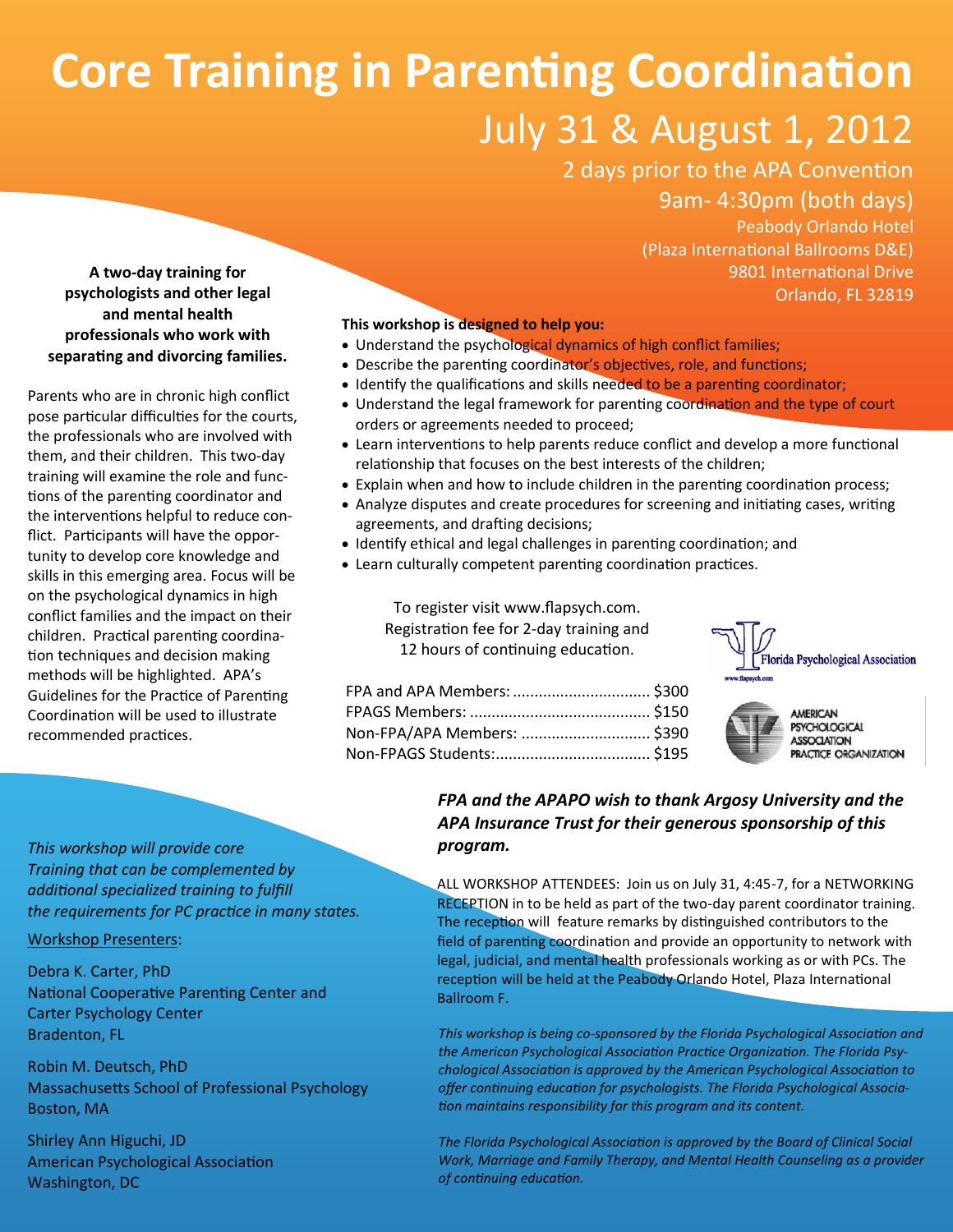

## **Top Ten Tips for Professionals Appointed to Conduct a Child Custody Evaluation Accompanied by Allegations of Child Sexual Abuse**

*Kathryn Kuehnle, PhD, Indian Shores, Florida* 

## **1. The mental health professional should do an appraisal of his/her competencies.**

Prior to accepting a court appointment, the evaluator must determine if he/she has the training, experience, and expertise to conduct all or only some of the components of a child custody evaluation with one parent's allegation that the other parent has sexually abused their child. The mental health professional may decide to:

- (a) Conduct all components of the child custody and child sexual abuse evaluations, with or without consultation with another expert;
- (b) Conduct all components of the child custody and child sexual abuse evaluations, with the exception of a psychosexual evaluation of the alleged sexually abusive parent, which would be conducted by another expert;
- (c) Conduct all components of the child custody evaluation, with the child sexual abuse evaluation conducted by another expert or experts;
- (d) Decline to take the case altogether.

## **2. A court order must identify by name the appointed mental health professional, delineation of the specific role of the appointed professional, and identification by name and role of other experts involved in the evaluation of the parties and their children.**

A court order that is vague or does not specifically identify the evaluator by name and describe the evaluator's role should be returned to the parties' attorneys for revision.

## **3. Court appointed mental health evaluators must strive to protect themselves from unconscious biases when conducting a child custody evaluation accompanied by an allegation of child sexual abuse.**

To avoid confirmatory bias, evaluators must approach the evaluation with multiple hypotheses and identify the data they gather as supporting or opposing the various hypotheses. This organizing format allows the evaluator to systematically analyze data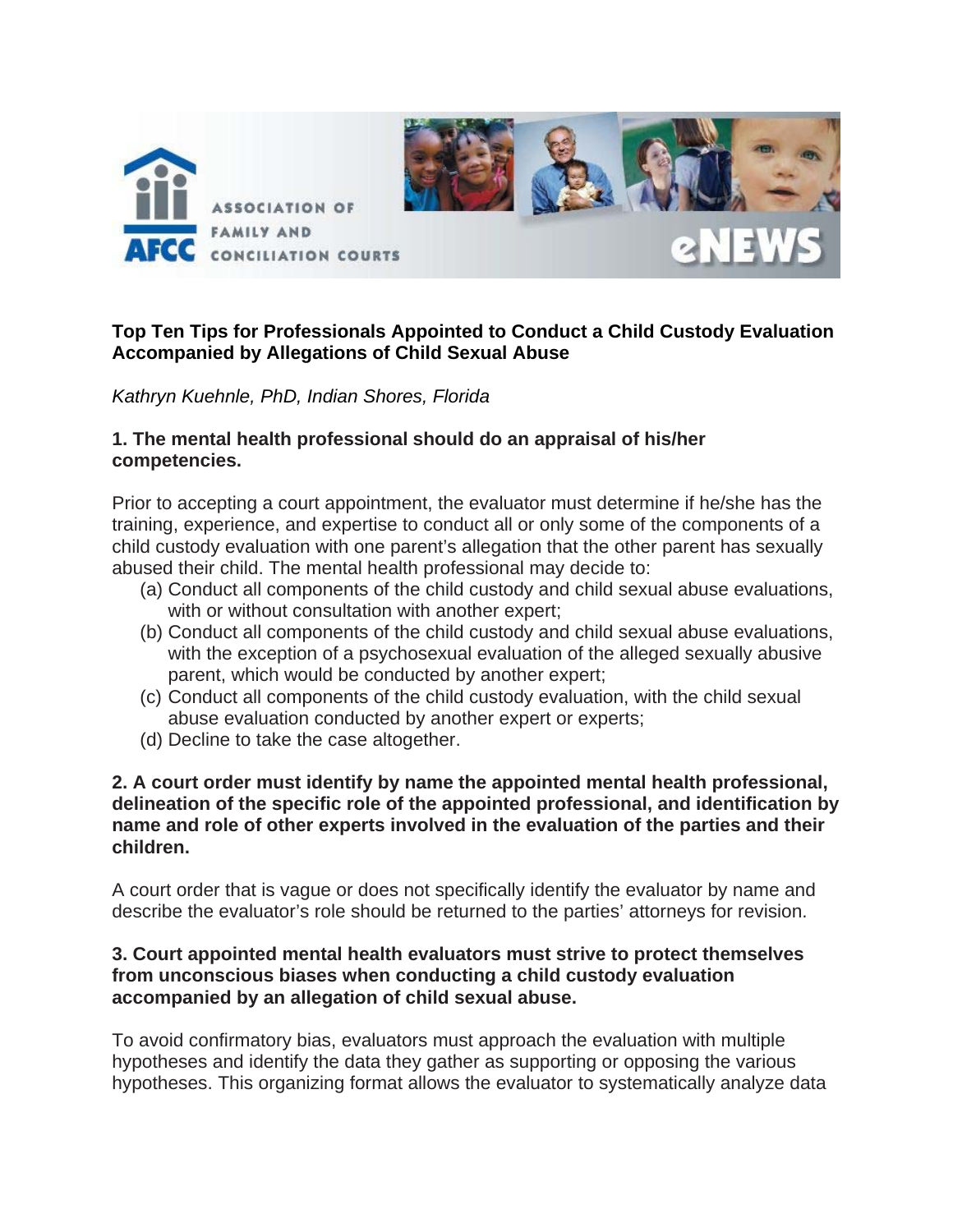and upon completion of the evaluation to present information to the court in a clear and logical manner. Possible hypotheses include:

- (a) The child is a victim of sexual abuse and is credible;
- (b) The child is not a victim of sexual abuse, but a sincere, hyper-vigilant parent inaccurately believes the child is the victim of sexual abuse;
- (c) The child is not a victim of sexual abuse, but a parent is using the allegation of sexual abuse to manipulate the court system during child custody litigation;
- (d) The child is a victim of sexual abuse, but due to misguided loyalty will not disclose his/her abuse;
- (e) The child is a victim of sexual abuse, but due to limited language skills cannot credibly report the abuse experiences;
- (f) The child is not a victim of sexual abuse, but has developed a tainted memory and believes that he/she has been engaged in sexual activities by the alleged abuser;
- (g) The child is not a victim of sexual abuse and is credible, but is estranged from the identified parent perpetrator and has misperceived an innocent or ambiguous interaction.

## **4. Child sexual abuse is an event or a series of events, not a psychiatric disorder, and the potential symptoms that sexually abused children may exhibit vary significantly.**

The broad range of behaviors exhibited by child victims varies as a function of Personal Factors (e.g., age, gender, cognitive attributions); Familial Factors (e.g., parental history of CSA, family discord, family violence, parental reaction to disclosure); and Abuse-Specific Factors (i.e., sexual acts, duration of abuse, co-occurring forms of abuse, victim–perpetrator relationship). Sexual abuse is not an experience leading in some basic and systematic manner to a single symptom or syndrome. Although research shows an association between children's aberrant sexualized behavior and experiences of sexual abuse or exposure to a highly sexualized environment, all behaviors and symptoms, including aberrant sexual behaviors, are nonspecific and also associated with a variety of other disturbing life experiences and stressors.

## **5. A large body of research accumulated over the past several decades has led to the emergence of research consensus on factors that facilitate or impede the accuracy of children's reports of experienced events.**

Age is the most reliable predictor of the accuracy of children's memory. Both cognitive and social factors are associated with age differences in children's suggestibility when presented inaccurate information. Passage of time may alter the strength of the child's memory, past suggestive interviews may have tainted the child's memory, and the child's present resistance to suggestibility will all influence the accuracy of the memory narrated by the child.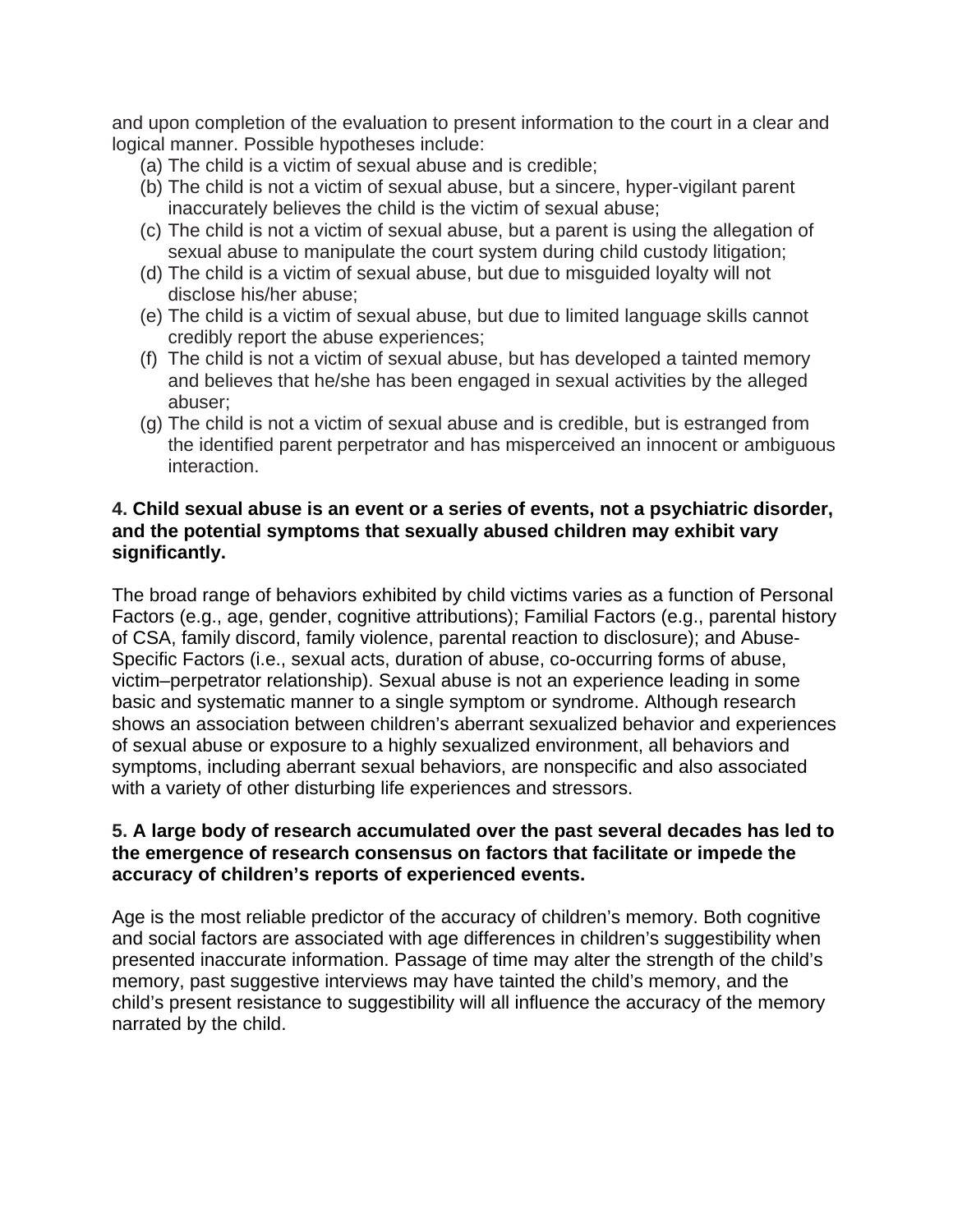## **6. Interviews typically include several types of questions and children's suggestibility varies across question types.**

Regardless of the type of direct question, children's errors increase when they are asked direct rather than free-recall questions. Recall questions produce the most accurate information, while recognition questions produce the most unreliable information. Children's accuracy declines as questioning moves from free recall (e.g., "Please tell me everything that happened."; "Then what happened?"), to more focused questions (e.g., "Did he take your clothes off?"), to questions about a specific detail (e.g., "What were you wearing ?"), or to questions that offer the child limited options (e.g., "Did he touch your pee-pee?"; "Did he tell you not to tell?"; "Were his pants on or off?").

## **7. A neutral interviewer, open-ended questioning, absence of repeated suggestive interviewing, and no induction of a motive for the child to make a false report are conditions that increase the accuracy of even very young preschool-age children.**

When interviewers are supportive but do not selectively reinforce the child's responses and ask open-ended questions, they garner information that is based on the child's memory of an experience and lessen the risk of inaccurate statements. However, openended questions can elicit inaccurate reports if a child has incorporated as part of his or her memory misinformation through previous suggestive interviews.

## **8. There is consensus among researchers that audio recording or videotaping the child's interview is the most accurate method of recording the specific questions of the interviewer and answers of the child.**

Note-taking fares very poorly compared to either audio or video recording and evaluators who rely on note-taking are found to miss a significant amount of important information. Videotaping provides the most accurate and detailed form of recording CSA interviews, audio recording provides a less adequate system of recording than videotaping since nonverbal demeanor and behavior is lost, but both are better than note-taking.

## **9. Similar to a comprehensive child custody evaluation, conclusions and recommendations regarding child sexual abuse evaluations do not solely rely on the verbal report of the child.**

The evaluator's summary of findings encompasses a myriad of information including parents' childhood histories, parents' mental health and presence of any personality disorders, timing of and motivation for disclosure, results of the psychosexual evaluation, medical evidence for or eye witness evidence to the sexual abuse events, collateral information, and other relevant documents and observations.